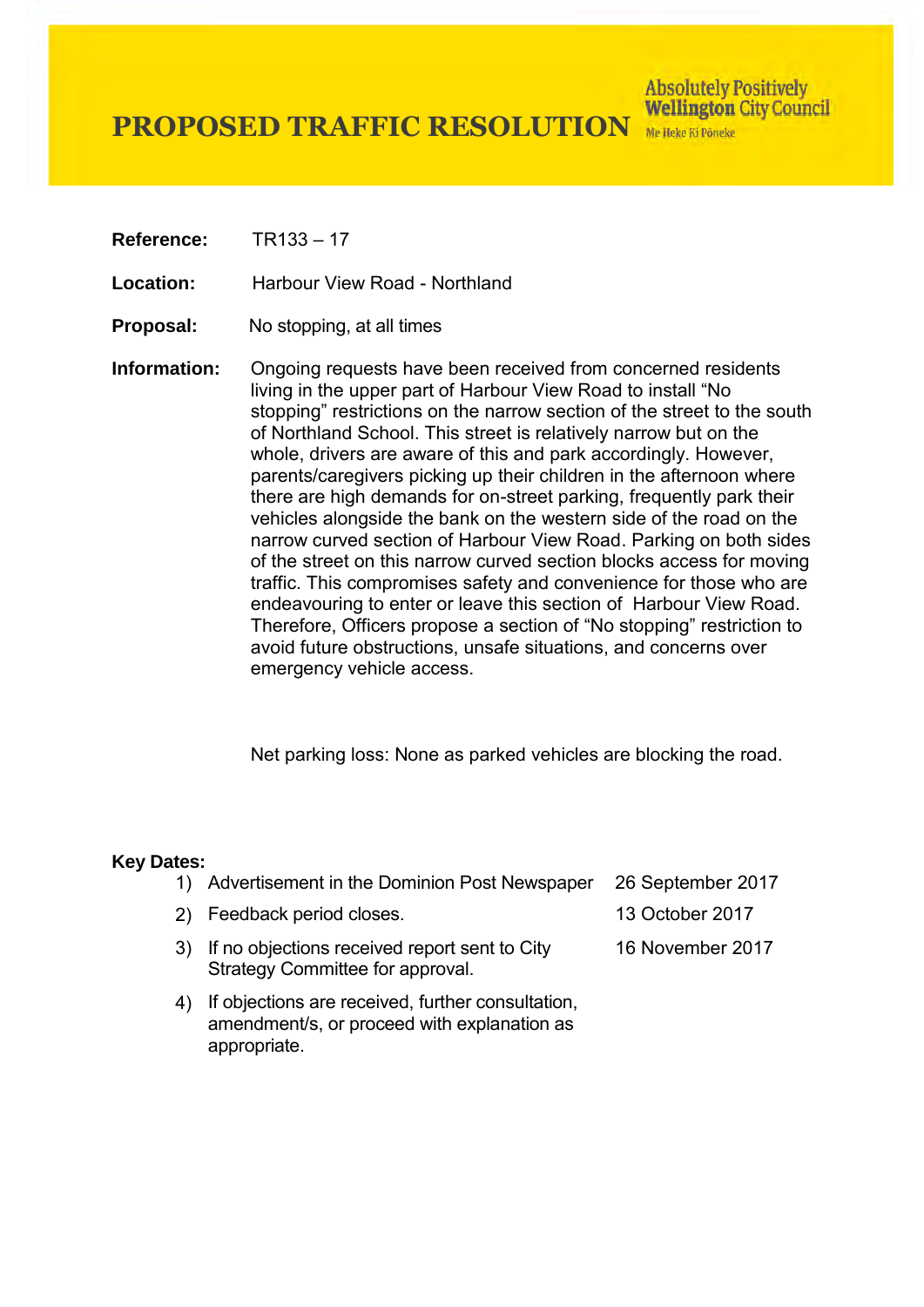**PROPOSED TRAFFIC RESOLUTION** Wellington City Council

**Absolutely Positively** Me Heke Ki Pôneke

## **Legal Description:**

*Add to from Schedule D (No Stopping Restrictions) of the Traffic Restrictions Schedule* 

| <b>Column One</b>        | Column Two                    | <b>Column Three</b>                                                                                                                                                                                                                                          |
|--------------------------|-------------------------------|--------------------------------------------------------------------------------------------------------------------------------------------------------------------------------------------------------------------------------------------------------------|
| <b>Harbour View Road</b> | No stopping, at all<br>times. | West side, commencing 134.5<br>metres from its intersection with<br>Northland Road<br>(Grid coordinates<br>$x=$ 1,747,362.5113 m,<br>$y=5,428,685.4693 \, m$ , and<br>extending in a southerly<br>direction following the western<br>kerbline for 55 metres. |

| Prepared By: Lubna Abdullah | (Northern Area Traffic Engineer) |
|-----------------------------|----------------------------------|
|                             |                                  |

**Approved By: Steve Spence (Chief Transport Advisor)**

**Date: 20/09/17**

**WCC Contact:** 

Lubna Abdullah **Northern Area Traffic Engineer** Transport Group – Network Operations Wellington City Council 101 Wakefield Street / PO Box 2199, Wellington Phone: +64 4 803 8294 Fax: +64 4 801 3009 Email: lubna.abdullah@wcc.govt.nz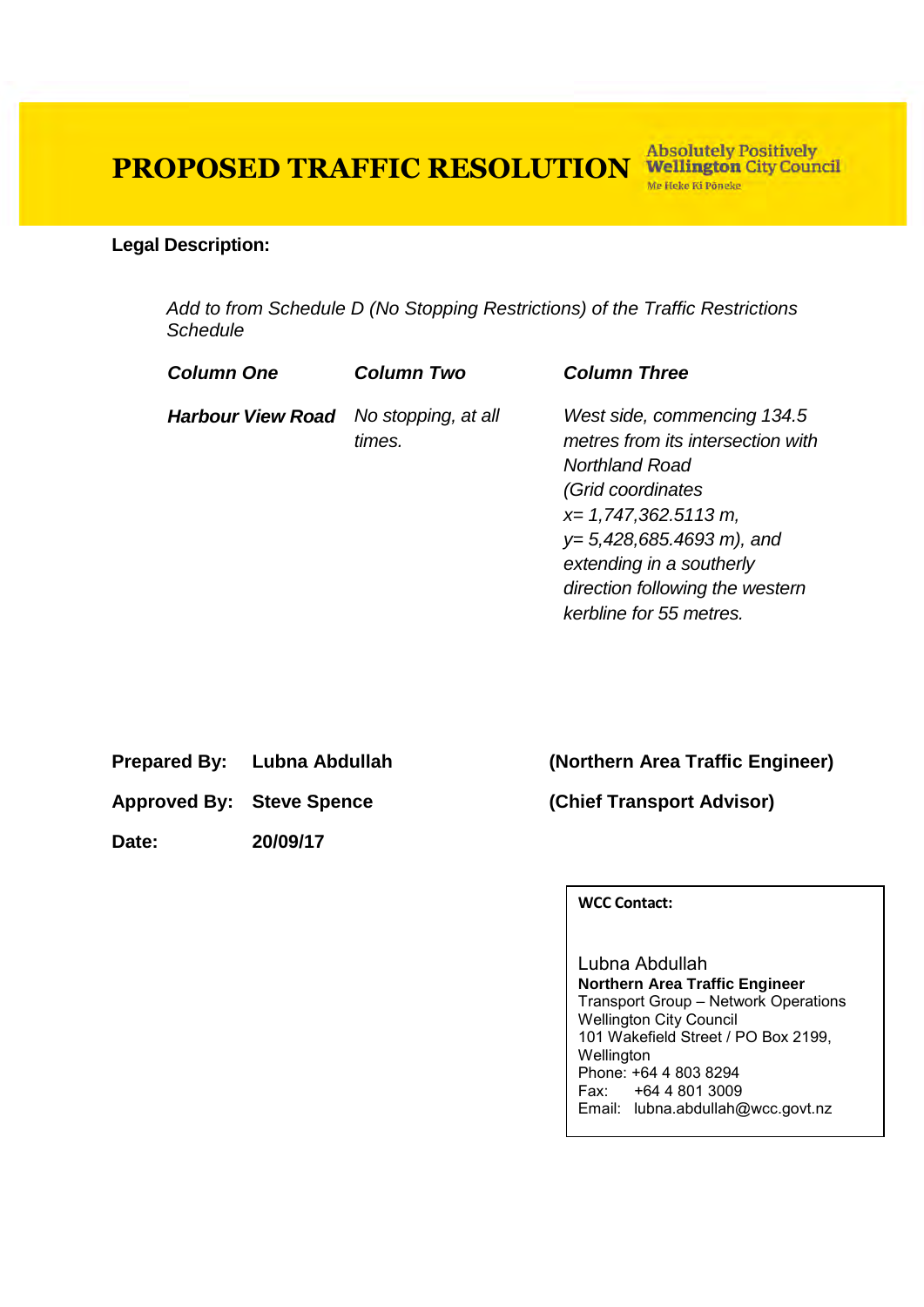